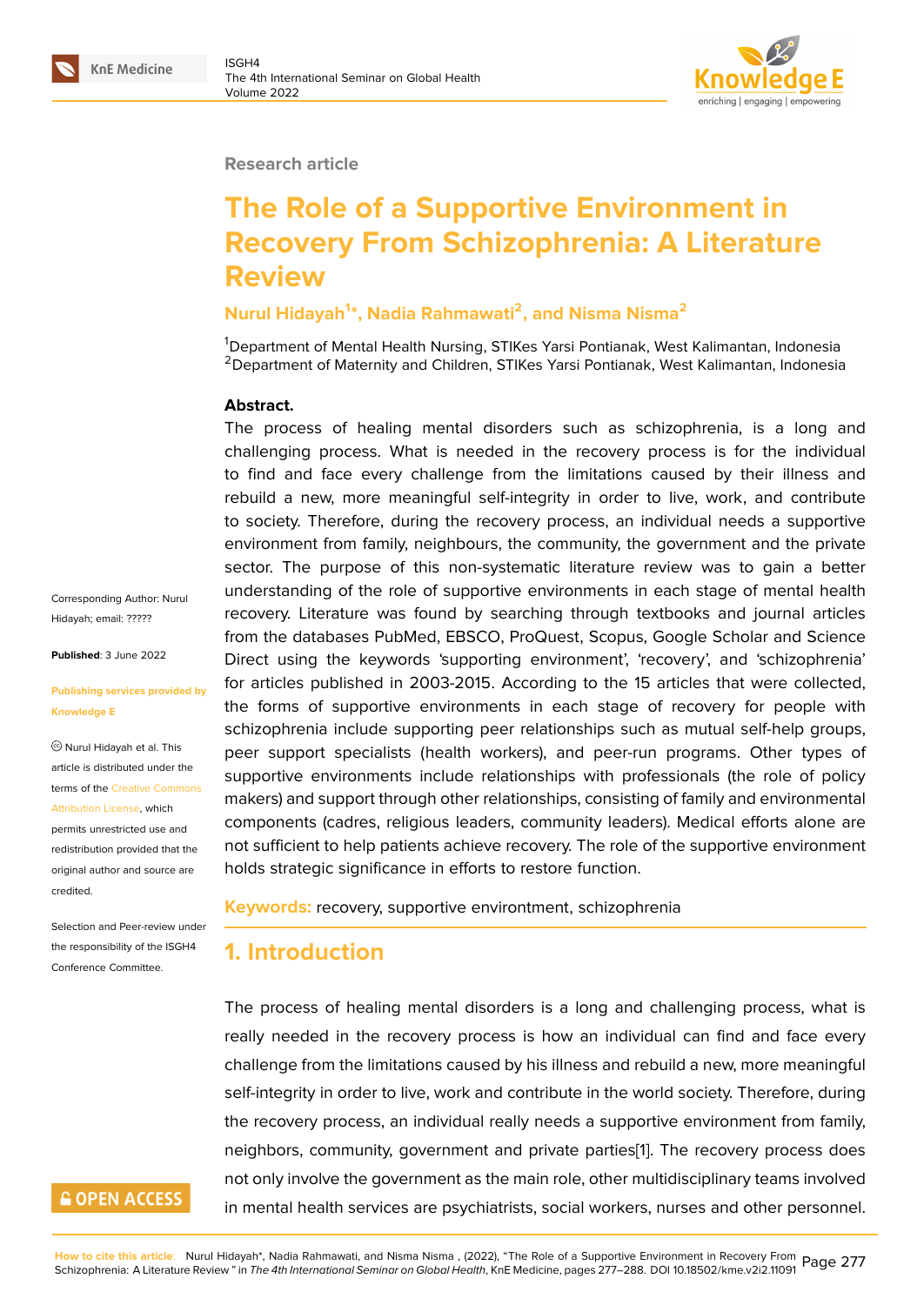However, the main focus in this recovery process is the family and community, because that is where a survivor lives after returning from the hospital.Supportive environment is a support given to survivors in order to be comfortable in living life. There are several things that are very principled in the recovery process for survivors, namely: the environment and family who do not view ODGJ as a "disease" that must be avoided, do not view the survivor's experience as a strange experience in fighting their illness, do not isolate them in the family environment or the environment around the house, can create a comfortable space so that survivors can share stories, pour out their hearts and complaints, appreciate the survivor recovery process and help survivors cope with their lives. So that later the patient does not feel like a "crazy person" in the family environment and the environment where he lives [1].

# **2. Methods**

The writing method uses a non-systematic literature review method, namely comparing various literatures related to "The Role of the Supportive Environment in Each Stage of Recovery".

# **3. Results**

In this literature review, a review of various literatures such as textbooks and journal articles from the search database Ebscohost, Proquest, Science Direct was carried out using the keywords "Supporting Environment", "Recovery", "Schizophrenia". Only 15 sources of literature according to the topic consist of 3 papers from national and international journals from 2003-2015 which were obtained through a search system from PubMed, EBSCO, ProQuest, Scopus, and Google Scholar.1 paper from the conference (proceedings), 4 sources from textbooks, 6 sources from reports, 1 source from textbooks and 1 source from thesis.

# **4. Discussion**

From the various articles above, it can be concluded that the stages of recovery that each individual goes through are different and in each stage the role of the family must always be supportive, the environment, peer support and health workers.

The individualistic experiences of schizophrenia survivors in the recovery process can directly contribute to the recovery of others. The presence of peer involvement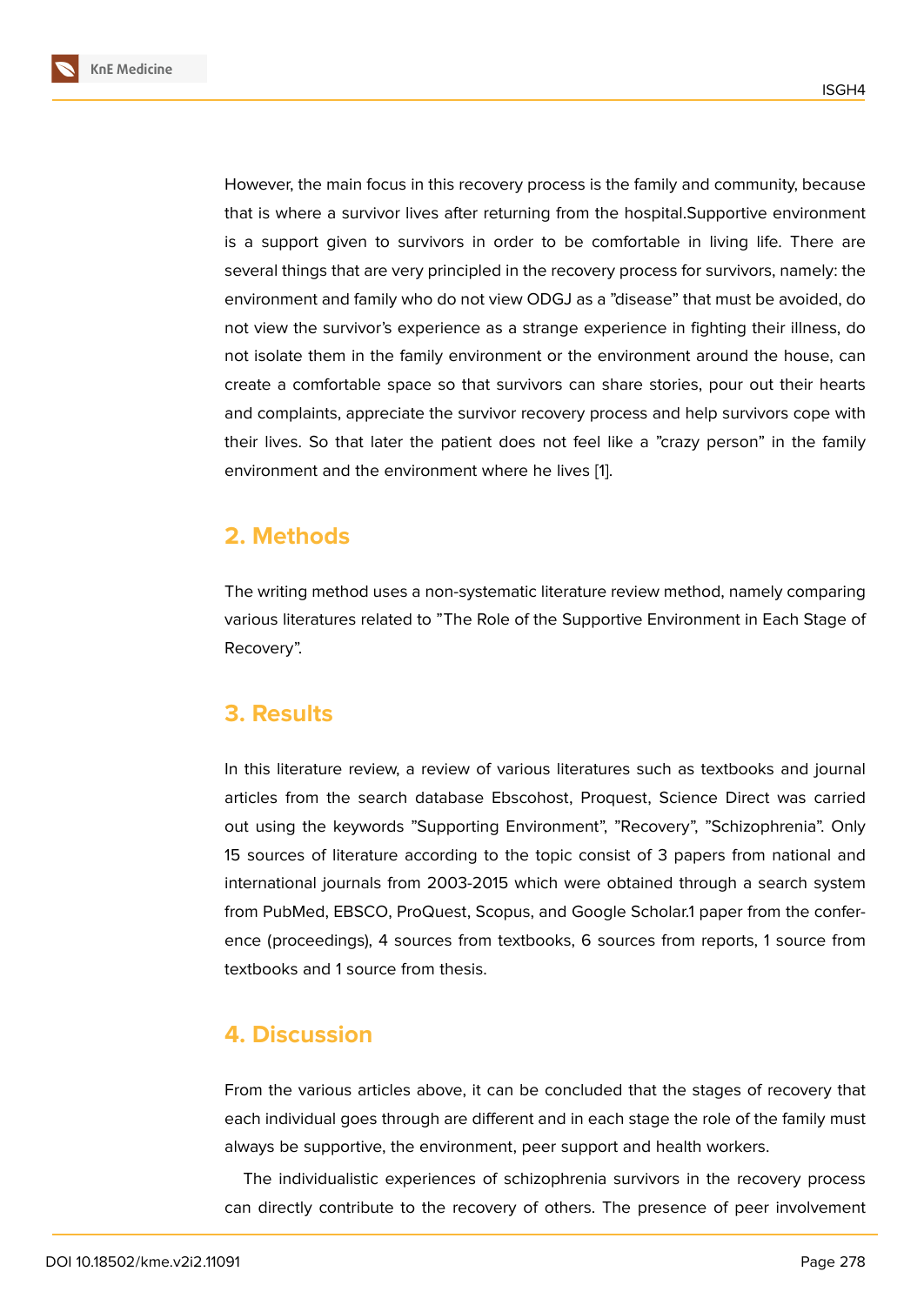is associated with innovative services that are oriented towards the recovery process [2]. Peer support in many medical conditions has been shown to improve function by encouraging acceptance, treatment and the formulation of new, tailored goals that provide meaning and identity. In schizophrenia, peer support is emerging as a novel [an](#page-10-0)d potentially effective complement to existing treatments, aimed at increasing social support among socially isolated populations. It has the potential to enhance personal recovery in the sense of pursuing and achieving new goals and starting to live beyond chaos. However, this is hardly studied in peer support groups for psychotic disorders. The evidence base is promising, but the field requires more rigorous and pragmatic trials with continued measurements to build a solid evidence base. In addition, procedures should be developed to ensure continuity, to compensate for cognitive problems and negative symptoms, and to increase the tolerability of the group approach in people with changes in social cognition and rapidly depleting cognitive resources, especially in social settings [3].

There are three types of peer support in the recovery process according to [4] :

1. Mutual Self [He](#page-10-1)lp Group

Mutual self help group is a group where the members themselves co[ns](#page-10-2)ist of schizophrenia survivors, they motivate each other from their individualistic experiences of recovery journey.

#### 1. Peer Support Specialist

Support from health workers (peer support specialists) is one of the important roles in the recovery process, creating a role for health workers who can become peer support for schizophrenia survivors. It has several benefits:

- 1. Peer support specialists, health workers also have a role in providing their life experiences to survivors because the experience of health workers is valued and can be used as a transformational improvement from the sick experience of a schizophrenic survivor. What the health workers give to survivors is not only an experience but the health workers also provide and train survivors how to do selfmanagement and work-related skills and this is a very important component in the healing process..
- 2. For other staff, their presence leads to increased awareness of personal values. The interaction with colleagues will gradually remove the stigmatization of their belief in the survivors and in mental health services that are provided naturally, not in the form of forced treatment given to the survivors.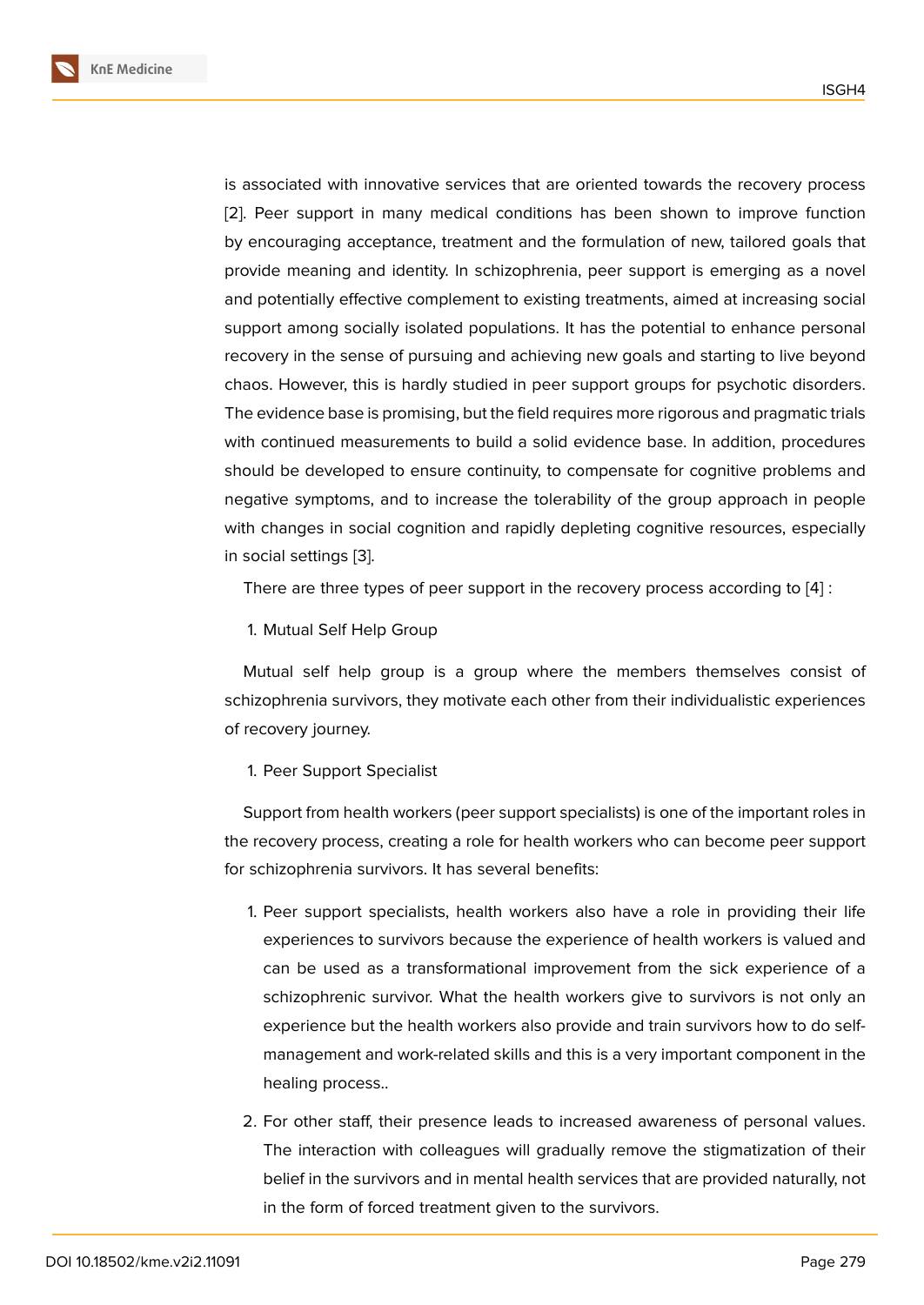- 3. For other service users, the presence of a peer support specialist is expected to provide a real recovery role model as a real hope generator for survivors. The existence of a peer support specialist eliminates the lack of social distance from staff so that the presence of a peer support specialist causes more willingness to engage a lot with mental health services.
- 4. For the mental health system, the presence of a peer support specialist can become a culture because it is often forgotten to maintain orientation between health workers and survivors who have recovered and gone home.

In an article entitled Creating a Supportive Environment: Peer Support Group For Psychotic Disorder, that 76% of patients with schizophrenia can recover with support from health workers. The method used in realizing recovery for survivors is by sharing experiences. Health workers also play a role in sharing experiences with survivors. The experience of health workers can be a strong support in the recovery process because survivors feel valued when someone hears their experience [3].

In recovery oriented service, service users (survivors) are the main decision makers. In handling cases of schizophrenia, it is not only carried out by doctors, but also the role of nurses is needed to carry out care from home to ac[ce](#page-10-1)lerate healing. Not only that, other health workers such as psychologists who always accompany when making home visits can touch the psychological side of patients with schizophrenia more. In addition, the role of pharmacists is also important in providing education regarding the use of psychopharmaceutical drugs consumed by patients. If all health workers are able to empower all their personnel according to their abilities in the recovery process and are not arrogant and feel that their profession is the best, then the main goal in the recovery process of schizophrenia patients in the community will be achieved [4].

The role of nurses is needed both by individuals, families and communities according to their position in the health care system. The role of professional nurses is to provide holistic nursing care including bio-psycho-sociocultural-spiritual aspects. Nursi[ng](#page-10-2) care is carried out to clients through a multidisciplinary approach.The role of nurses is felt by clients, especially for clients who do not have close friends or family. Clients feel that the mental nurse facilitates their needs so that they feel valued and when mutual trust is built, the client will respect the nurse's opinion more and find it easier to intervene  $[5]$ .

Another role for mental health nurses in the recovery process is to provide health promotion with the aim of enabling clients to control themselves so that their health [co](#page-10-3)nditions improve and help other groups of clients who are at high risk. Health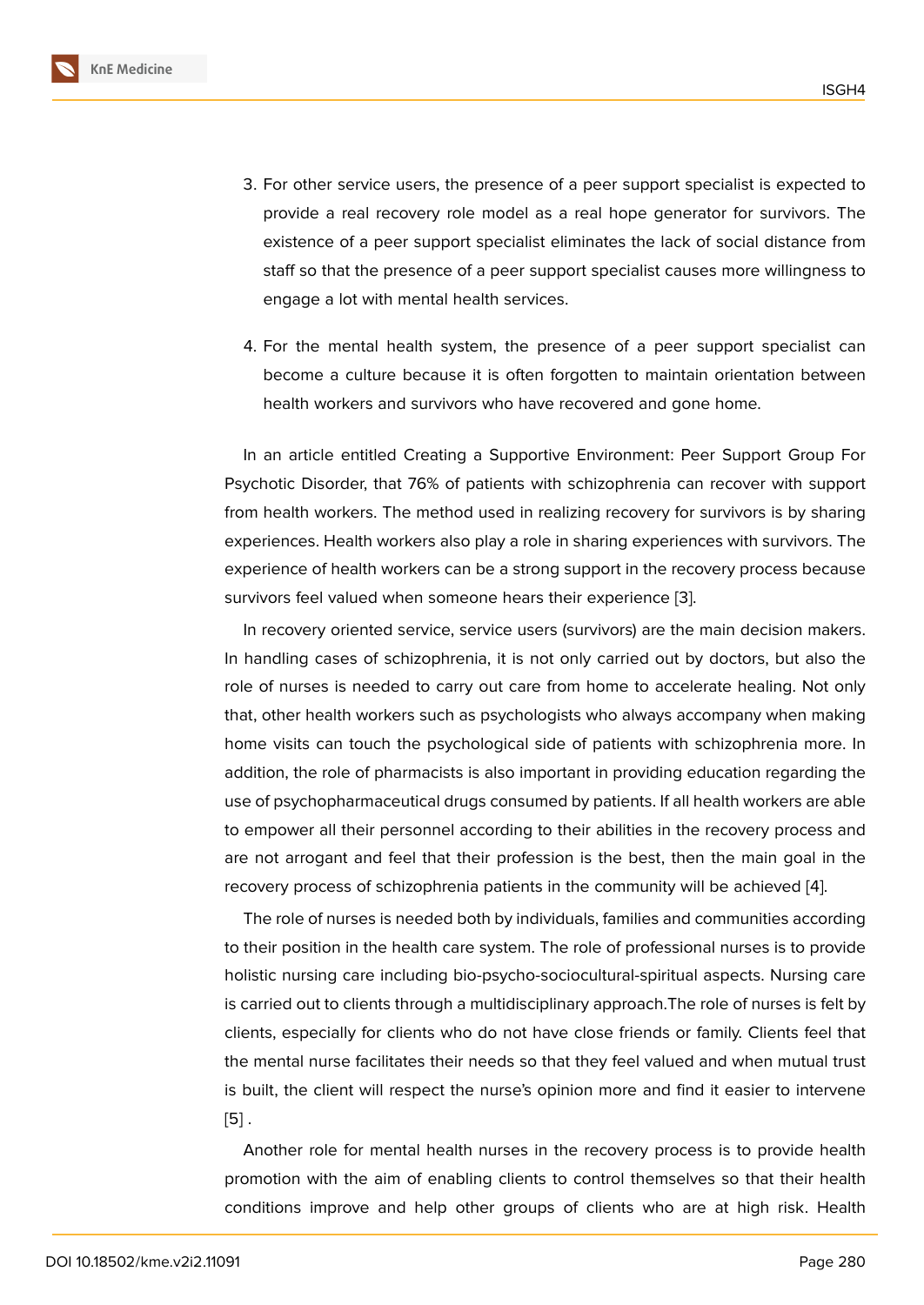promotion also aims to enable clients to increase responsibility, have autonomy, be empowered and be able to assist the recovery process [6].

Which states that in the recovery process mental nurses can provide support to survivors in the form of conducting regular home visits, providing health education related to mental health problems, facilitating interest i[n](#page-10-4) survivor talents so that they can work and develop their potential so that they can independent, facilitating group formation.Peer support comes from peer groups of fellow survivors and families. In addition, psychiatric nurses can also provide counseling in an effort to support the recovery process, health workers can also act as advocates, namely protecting patients' rights as human beings and legally and assisting patients in asserting their rights when needed. The protection provided can be in the form of protection from harassment, bullying and shackles. The last support that health workers can provide to survivors is to always monitor the side effects of using drugs in the patient's recovery process[1].

1. Peer Run Programmes

Peer run programs are more than just an organization run by survivors. Peer [r](#page-10-5)un programs are a group whose goal is to promote individual recovery processes through their values and operating practices. Services managed by others have a different feel to traditional mental health services, they directly communicate the message that recovering from mental illness is an asset, their main goal is to support people to reengage in determining their own future.

In recovery oriented service the service user is the main decision maker, this does not mean that the staff does what people say, it is clear that a worker cannot act unethically or collude with individuals in destructive actions. But the basic orientation is to actively seek to be led by individuals. This means that a professional perspective is one helpful way to understand survivor experiences, but not the only possible way. A term used to describe the type of partnership relationship between mental health care staff and survivors is the mutual view that we have all recovered from challenges, and it is helpful to emphasize this common ground. mental health service staff are ready to work together and will have more exposure to survivors and staff will provide more options than fix problems. Staff may also be challenged, influenced and changed by service users. There is a special communication style that stands out in recoveryoriented services is coaching. There are many advantages to the coaching approach provided by staff to survivors [4]:

- 1. There will be a capacity for personal responsibility given to survivors
- 2. Facilitate the recovery pr[oc](#page-10-2)ess that will occur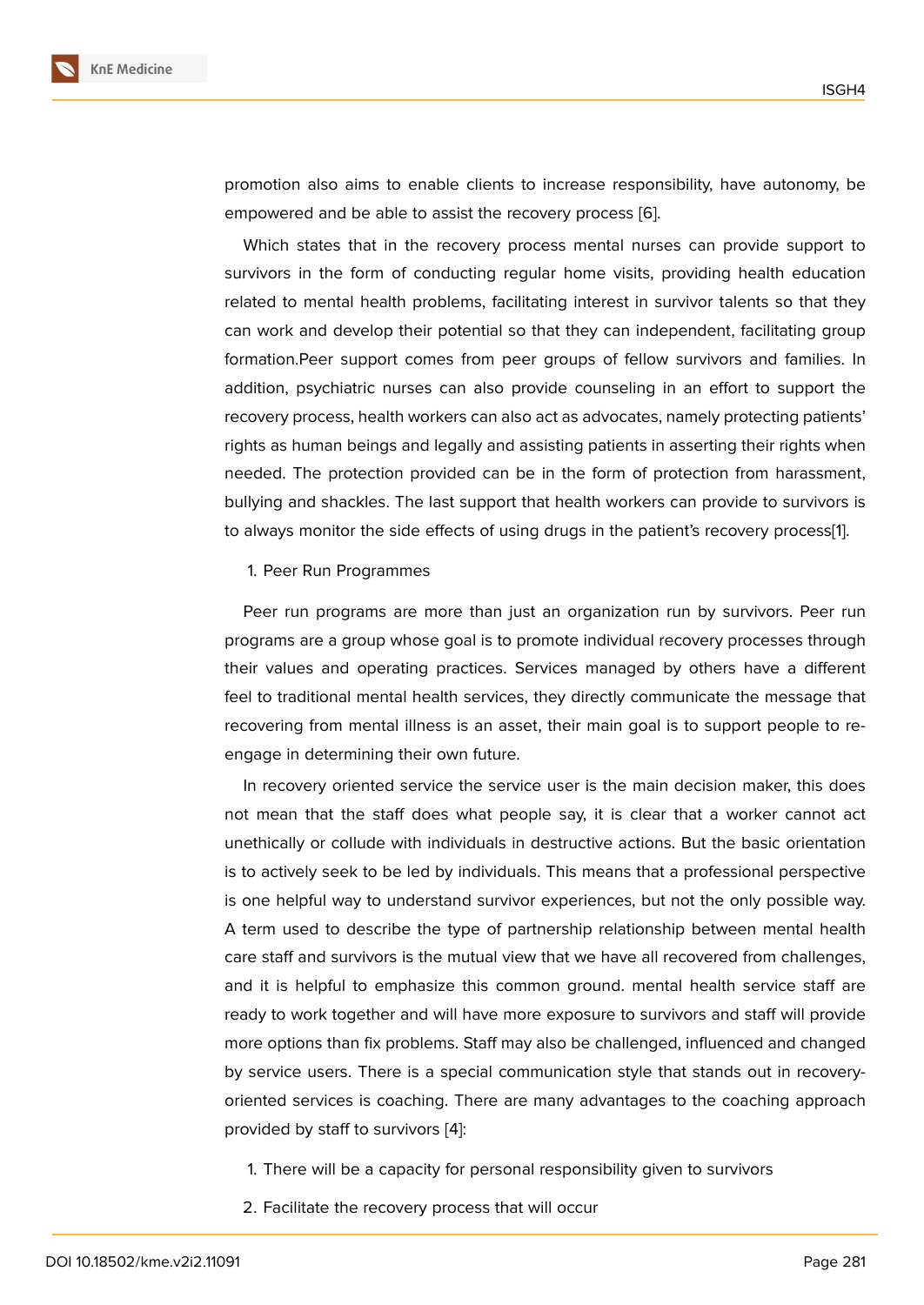- 3. There is a role for coaches in growing self-righting abilities to be active
- 4. Efforts in the coaching relationship are directed at the goals of the coachee, not the coach. Coach skills are a resource to be offered.
- 5. There is an active relationship between mental health service staff and survivors and mutual contributions

Regulation of the Minister of Health of the Republic of Indonesia Number 49 of 2016 explains that in order to achieve optimal performance, it is necessary to harmonize the duties and functions of administering government affairs in the health sector between the holders of government affairs in the health sector at the center and regions. As explained in the Health Law No. 36 of 2009 article 144 paragraph 5 which explains that policy makers start at the central government and regional governments. Local governments and communities are responsible for creating the highest possible health conditions and ensuring the availability, quality and distribution of promotive, curative and rehabilitative efforts. In addition, local governments are also obliged to develop community-based mental health efforts.

The role of the government as regulator and policy maker for health services can be carried out by the Ministry of Health at the central government through the national health system at the Indonesian level and the regional health system at the provincial and district or city levels. Another example is the determination of policies or regulations by the Ministry of Health with the establishment of minimum service standards that contain indicators of health development and by the regions minimum service standards are made according to the needs and conditions of each region.The government's role as executor is carried out through government health service facilities in the form of central and regional hospitals, and health centers. Health services to the community are not only carried out by the government but also carried out by the private sector for that the government as the executor needs to create a good health service management system [7].

In Indonesia, the government has made several regulations to address mental health problems. There are several regulations that have been made by the government in early 2[014](#page-10-6) namely Law of the Republic of Indonesia Number 18 of 2014 concerning mental health, Law of the Republic of Indonesia Number 8 of 2016 concerning Persons with Disabilities, Presidential Regulation Number 35 of 2015 concerning the Ministry of Health and Ministerial Regulations Health of the Republic of Indonesia Number 39 of 2016 concerning Guidelines for the Implementation of a Healthy Indonesia Program with a Family Approach. The issuance of legal products related to mental health issues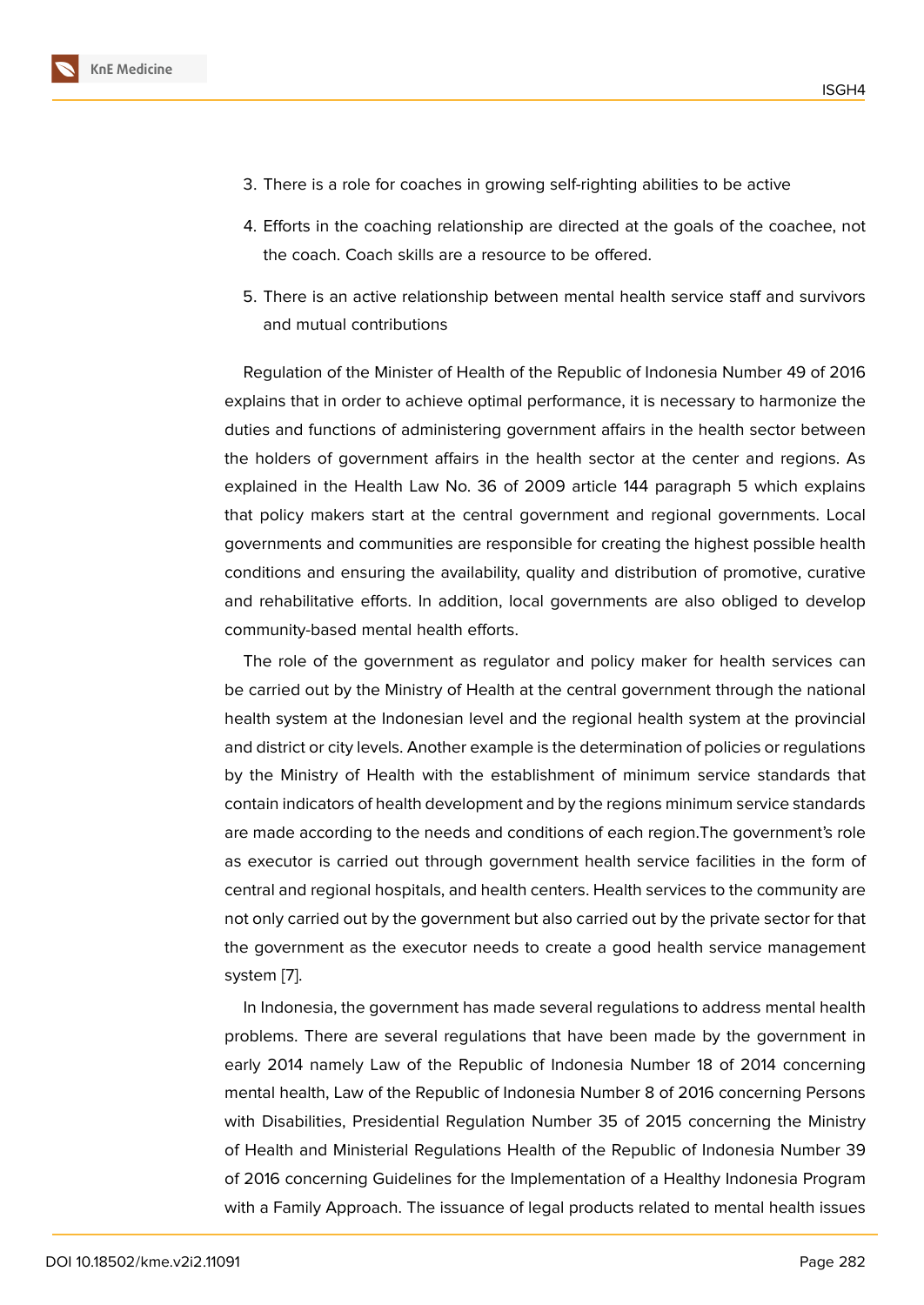

is enough to show the government's attention to mental health issues. The enactment of the Law of the Republic of Indonesia Number 18 of 2014 concerning Mental Health is enough to require a long time and process.

However, the implementation of the derivative laws into government regulations has not yet been seen. Whereas what is regulated in the law already covers many things and is good. It's just that there needs to be an implementation of the law into policies at the government level.

Of the several regulations that have been made by the government, the ultimate goal is that mental health problems in Indonesia do not increase in number every year. In 2017, the Ministry of Health had a target of 2926 health centers throughout Indonesia to be ready to deal with mental disorders. And in 2019 the Ministry of Health targets that there are 9601 health centers spread across 34 provinces that are able to handle mental disorders and are "free of pasung 2019" by involving the Ministry of Social Affairs, Ministry of Home Affairs, Ministry of Health, Police and BPJS (Social Security Administration).

Health facilities for mental health services in Indonesia currently only have 31 government-owned mental hospitals, plus 1 drug dependence hospital (RSKO). Meanwhile, currently registered private mental hospitals are 16 hospitals from 34 provinces in Indonesia and until now there are still 8 provinces in Indonesia that do not have mental hospitals. And the number of public hospitals in Indonesia is 445 and only 22% have mental health services.

Based on data obtained from the Ministry of Health of the Republic of Indonesia in 2017, the number of registered health centers was  $9005 \pm 13\%$  that had mental health services and only 46.5% of public health officers had attended mental health training. The mental health program at the public health center is still a supporting program in the public health center program and the counseling ability of health workers at the public health center is inadequate, there is no forum for sustainable independent patients in the community and the system for recording cases of mental disorders is not optimal. Meanwhile, the last registered human resources for mental health are  $\pm$  600 psychiatrists (0.26 per 100,000 population), clinical psychologists 418 (0.18 per 100,000 population), Community Mental Health Nurses 850 (0.36 per 100,000 population), general practitioner 56,750 (24.67 per 100,000 population), general nurse  $\pm$ 500,000 (217.4 per 100,000 population). The distribution of the number of health workers is not evenly distributed and only exists in big cities, while the demographics in Indonesia, which is quite broad and there are still many remote places that are difficult to access, the number of mental health workers is still minimal.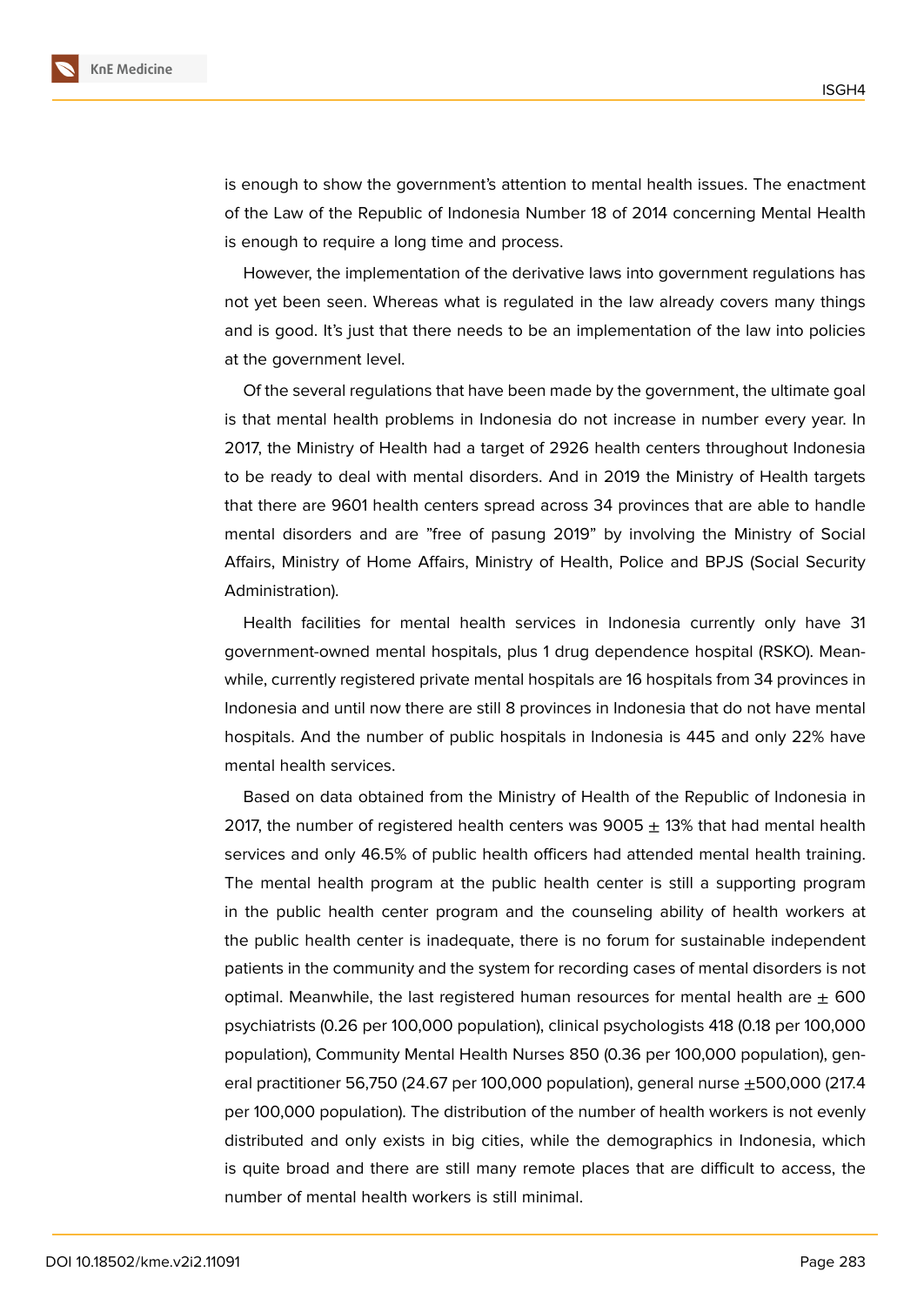The government as a policy maker has a curative, rehabilitative, mental development, preventive and promotive role in the recovery process. The curative role in the recovery process concerns medical issues, namely how the government as the policy maker can provide health facilities and provide medicine for schizophrenia patients because in curative treatment there is a need for continuity of taking drugs for survivors, ODGJ should not stop taking medication. The government must also provide adequate funds so that mental health services can run well. In the recovery process, social rehabilitation is very important, namely by returning the function and social role of a survivor back into the community. With the government's role in the rehabilitation and mental development phase, it is hoped that the government can create a program so that ODGJ can be empowered when they return to the community and can live independently. While promotive and preventive efforts can be pursued by more often campaigning for anti-stigma programs, appointing schizophrenic ambassadors to strengthen anti-stigma programs, these efforts are not only written on paper but can be further disseminated to the entire community by utilizing social media in order to increase public knowledge and prevent there are no longer people who hold ODGJ in shackles and isolate ODGJ when they return to society [1].

Schizophrenic survivors not only recover from mental illness but also have to recover their emotional, physical, intellectual, social and spiritual feelings as well. Connecting with other people in society [an](#page-10-5)d being actively involved in life is a very important source of well-being. Many survivors identify that a belief can be a very important support when they feel abandoned by others in their recovery process in society [4].

People with mental disorders need to have a network of kinship or friendship that supports and can provide hope, warmth and brotherhood. Those who live alone or isolated will find it easier to relapse. The community can be creat[ed](#page-10-2) by participating in several social activities in the community such as recitation activities, sports, social gathering or activities related to hobbies [8].

#### **Family in Recovery Process**

States that negative symptoms of schizophrenia include the occurrence of flat affect and decreased emotional expression of cli[en](#page-10-7)ts, and the inability to start or end activities, and a lack of comfort or interest in life.This statement is the basis for understanding that schizophrenic clients will experience disturbances in their activities. Most people with schizophrenia have difficulty in carrying out their work or even caring for themselves, so they depend on the help of others. From this it can be seen that schizophrenia has a negative impact on individuals, families and the surrounding community. For clients as individuals, schizophrenia causes disturbances in meeting daily needs or impacts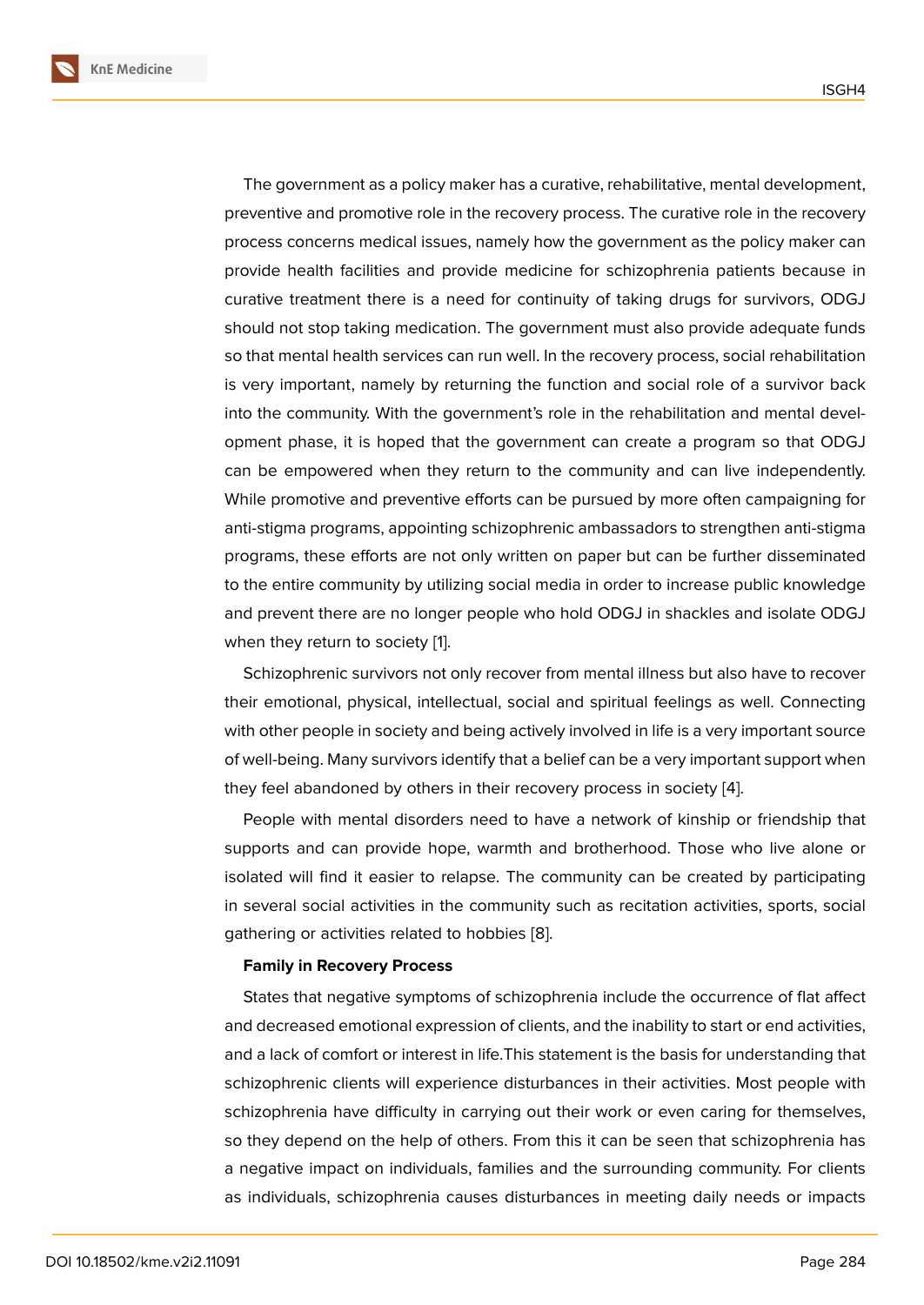on the independence of clients. This causes clients to depend a lot on other people, especially families [9] .

Independence itself can be interpreted as the client's ability to determine what will happen to himself. This is in line with the first mental health characteristic, namely having autonomy o[r in](#page-10-8)dependence. People with schizophrenia need support and knowledge about personal hygiene, dressing, shopping, cooking, and cleaning the house, managing finances, building social relationships and managing time. Working can be difficult and many people with schizophrenia don't work even if they want to. While they are working, they will be in dire need of support regarding medication and work management and clarity about their health status [10]. Some service providers treat schizophrenia as a disease that affects not only the individual, but the whole family.

Although the family appears to have good coping, it can be ascertained that there is an influence on the mental status of the family [wh](#page-10-9)en one of the family members has schizophrenia. States that families who have family members with schizophrenia will experience great upheaval in themselves [11]. Revealed that the recurrence of schizophrenic patients can be significantly reduced from 65% to 25% if they receive maximum care from their families while at home [12]. On the other hand, if they do not receive proper treatment, they will tend to relap[se](#page-10-10) easily. Poor family support has an effect on schizophrenic patients so that they have a 6-fold chance of experiencing a relapse compared to families who have good su[ppo](#page-10-11)rt [13].

In a family recovery process, three main keys must be instilled in order to obtain optimal healing for survivors, namely: First, the family must provide love, support and encouragement [14]. Second, families must have knowl[ed](#page-11-0)ge about what schizophrenia is, how to treat it, how to deal with symptoms that arise and take them to mental health services when symptoms occur. Third, the family must be able to become a motivator for survivors by [pro](#page-11-1)viding encouragement so that survivors can develop their skills, develop their ability to start work or have physical activities at home. Family support in the recovery process is in the form of embodiment of attitudes, actions and family acceptance of survivors. In essence, the family is expected to be able to function to realize the recovery process with love and affection. Families are expected to provide support not only in the form of material but also emotional support such as always listening to survivors' complaints, being able to be friends, and most importantly being able to create a warm, intimate and full of motivation every day [1].

#### **Environment (Cadres, Religious Leaders, Community Leaders) In Recovery Process**

Schizophrenic survivors not only recover from mental illness b[u](#page-10-5)t also have to recover their emotional, physical, intellectual, social and spiritual feelings as well. Connecting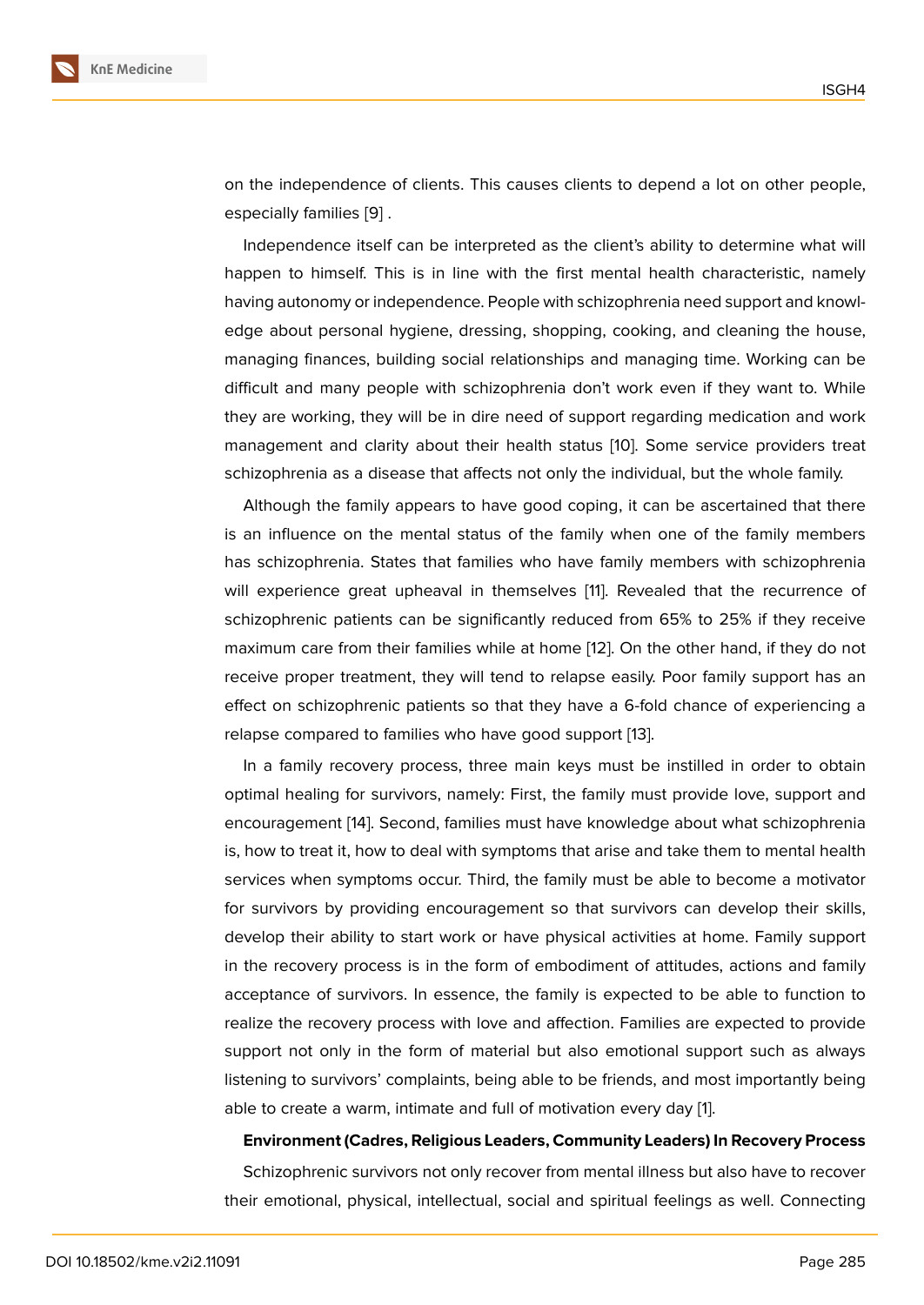with other people in society and being actively involved in life is a very important source of well-being. Many survivors identify that a belief can be a very important support when they feel abandoned by others in their recovery process in society [4].

People with mental disorders need to have a network of kinship or friendship that supports and can provide hope, warmth and brotherhood. Those who live alone or isolated will find it easier to relapse. The community can be creat[ed](#page-10-2) by participating in several social activities in the community such as recitation activities, sports, social gathering or activities related to hobbies [8].

The support that can be provided by the environment in the recovery process is by creating a comfortable social environment for survivors. The realization of a comfortable social environment can be done by havin[g](#page-10-7) positive acceptance from local residents of the presence of ODGJ in their environment and not discriminatory behavior. The support that is really needed is just an acceptance, neighbors can do it by involving ODGJ in every activity in the environment such as mutual cooperation, youth organizations, recitations, etc. Neighbors can also invite ODGJ home to just eat together and talk. Another support that can be provided by the environment, especially community leaders or RT/RW is by providing information related to referral services if one day ODGJ experiences [1].

### **5. Concl[u](#page-10-5)sions**

From the 15 articles that were collected, the forms of supportive environments in each stage of recovery for schizophrenia survivors include Supporting Peer Relationships consisting of Mutual Self Help Groups, Peer Support Specialists (Health workers), Peer run programs, in addition to Supporting Peer Relationships, other types of supportive environments are Relationships. With Professionals (the role of policy makers) and Supporting other relationships consisting of family and environmental components (Cadres, Religious Leaders, Community Leaders).

### **Acknowledgment**

In this opportunity, the researcher expresses his infinite gratitude to Allah SWT, because with His guidance and permission, researchers can complete research on time. Researcher I would also like to express my deepest gratitude to: the Main Research Team, STIkes Yarsi Pontianak, Sui Durian Health Center and Perum II Public Health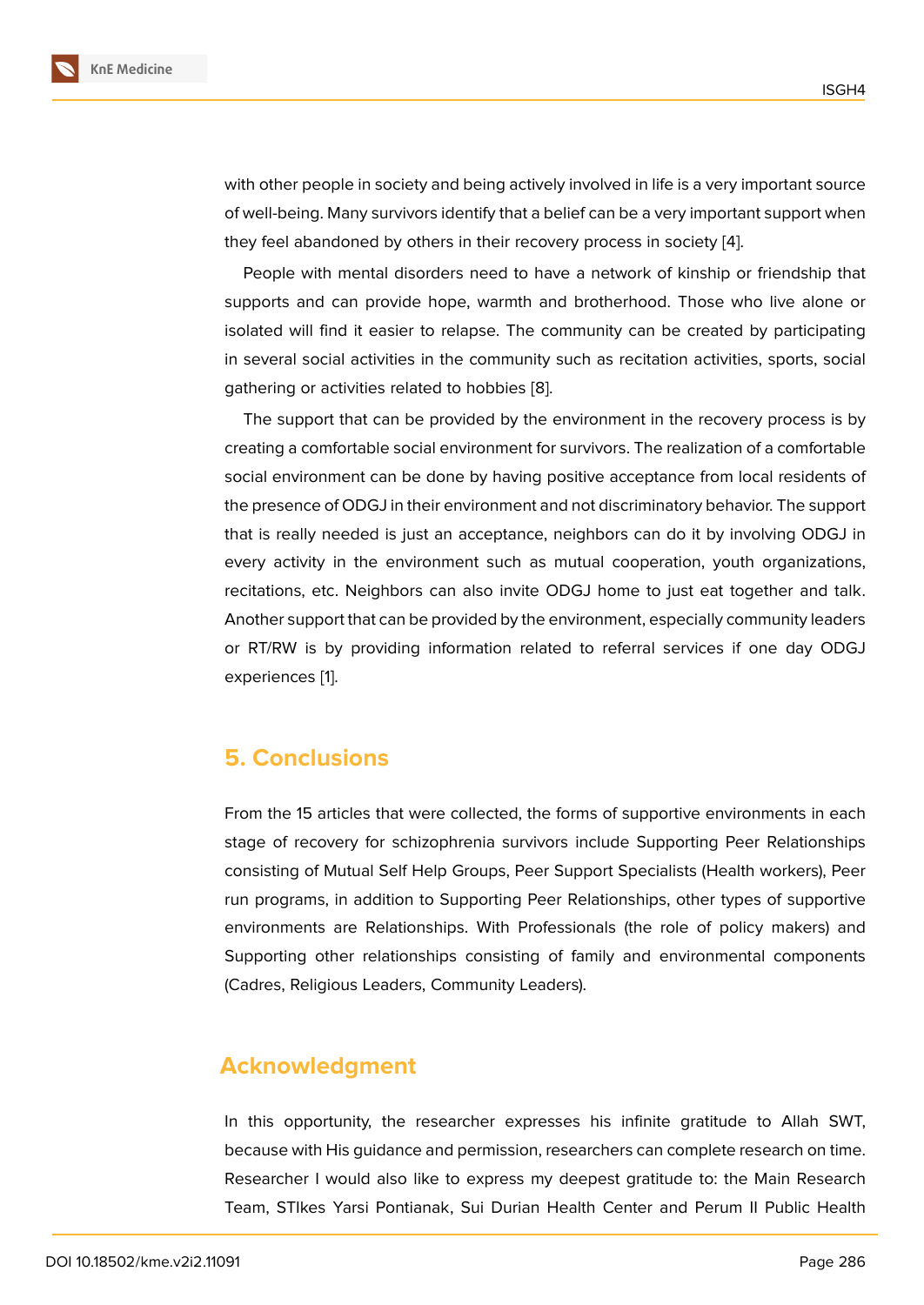

Center for being willing to become research locations,The 2021 RISTEK-BIRN Grant Fund which has been provide research funding.

### **References**

- <span id="page-10-5"></span>[1] Suryani. Client centered care in recovery: Trend in mental health service. Paper presented at: The seminar dan workshop: Pendekatan keperawatan holistik berbasis bukti untuk menjawab tantangan kesehatan jiwa terkini; 20-21 Desember 2014; Padjadjaran University, Bandung, Indonesia.
- <span id="page-10-0"></span>[2] Mead S, MacNeil C. Peer support: A systemic approach. Intentional Peer Support; 2005 Feb 02. Available from: http:// www.intentionalpeersupport.org/wp-content/ uploads/2014/02/Peer-Support\_A-SystemicApproach.pdf
- <span id="page-10-1"></span>[3] Castelein S, Bruggeman R, Davidson L, Gaag MVD. Creating a supportive environment: Peer support groups for psychotic disorders. Schizophrenia Bulletin. 2015;41(6):1211-1213.
- <span id="page-10-2"></span>[4] Slade M. 100 ways to support recovery. A guide for mental health professionals. London: Rethink; 2012.
- <span id="page-10-3"></span>[5] Adams HP, Adam RJ, Brott T, et al. Guidlines for the early management of patients with ischemic. Journal of The American Heart Association. 2003;34:1056-83.
- <span id="page-10-4"></span>[6] Nutbeam D. Health promotion: Disciplines, diversity and development. Bunton R, MacDonald G, editors. London: Routledge; 2002
- <span id="page-10-6"></span>[7] Trisnantoro L. Manajemen rumah sakit. Yogyakarta: Gajah Mada University Press; 2005
- <span id="page-10-7"></span>[8] Setiadi G, Jiwo MT. Pemulihan gangguan jiwa: Pedoman bagi penderita, keluarga dan relawan jiwa. Pusat Pemulihan Dan Pelatihan Gangguan Jiwa; Jawa Tengah. 2014
- <span id="page-10-8"></span>[9] Guttman ME..My Parent's Support Shaped My Recovery. National Alliance on Menthal Ilness. Arlinton. May 17.2020. from: https://www.nami.org/Personal-Stories/My-Parents-Support-Shaped-My-Recovery.
- <span id="page-10-9"></span>[10] Chang E, Johnson A. Chronic illness & disability: Principles for nursing practice. Australia: Elsevier Australia; 2008.
- <span id="page-10-10"></span>[11] Townsend MC. Psychiatric mental health nursing.  $6<sup>th</sup>$  ed. Philadelphia: F. A. Davis Company; 2009.
- <span id="page-10-11"></span>[12] Buckley PE, Evans D. First-episode schizophrenia. A window of opportunity for optimizing care and outcomes. Postgraduate Medicine. 2006:0(0);5-19.